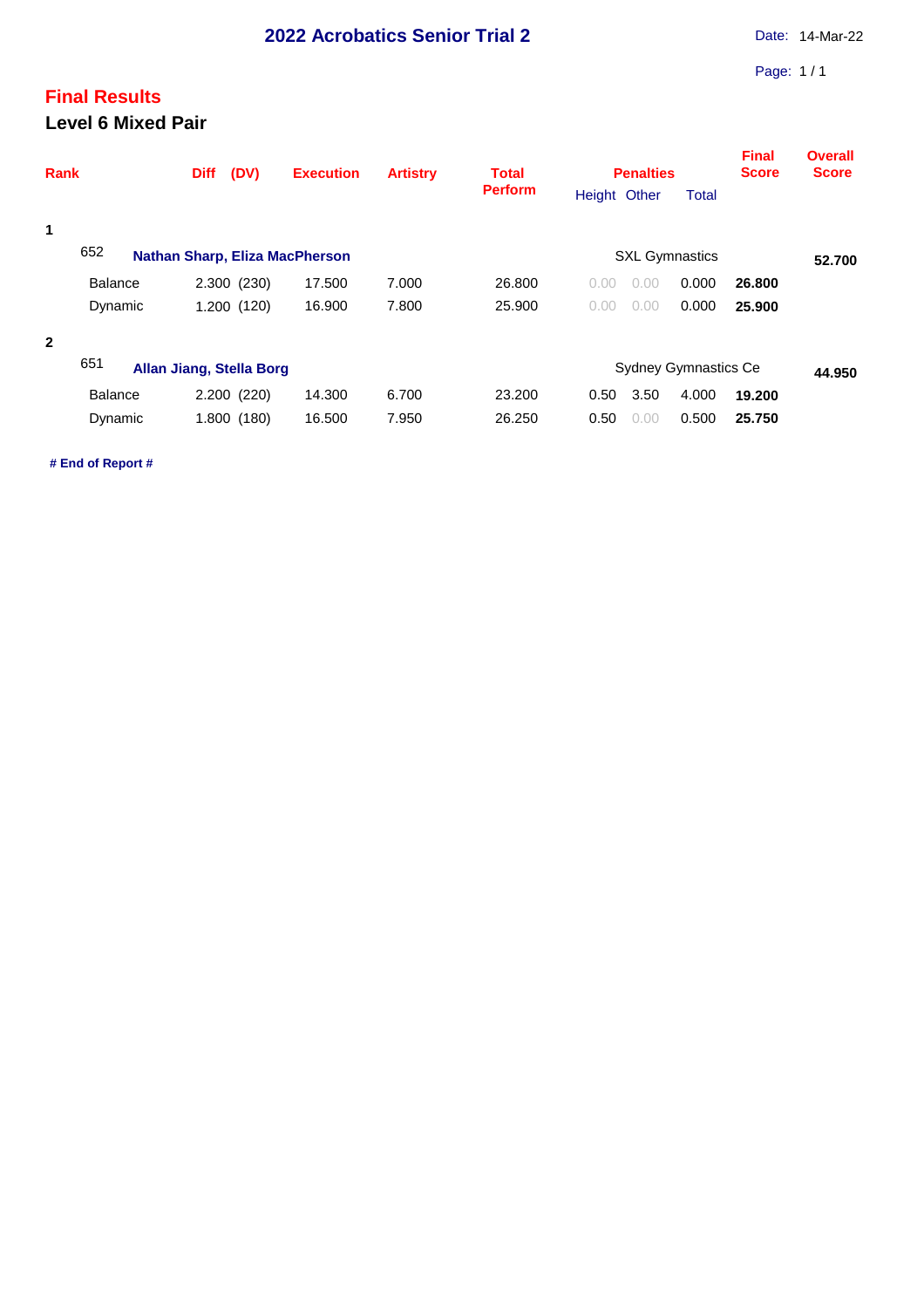## **Final Results Level 6 Womens Pair**

| <b>Perform</b><br>Height Other<br><b>Total</b><br>1<br>603<br>Sydney Hills Gymnastic<br>Akasha Prasad, Maliyah Mohabbat<br>1.900 (190)<br>7.650<br><b>Balance</b><br>17.100<br>26.650<br>0.000<br>0.00<br>26,650<br>0.00<br>7.100<br>16.800<br>0.000<br>1.200 (120)<br>25.100<br>Dynamic<br>25.100<br>0.00<br>0.00<br>$\mathbf{2}$<br>601<br>Abbie Te, Jasmine Maddalena<br>Acrogym Acrobatics Clu<br>2.200 (220)<br>16.500<br>7.200<br>25,900<br>0.000<br>25,900<br><b>Balance</b><br>0.00<br>0.00<br>13.500<br>6.800<br>0.000<br>1.000(100)<br>21.300<br>Dynamic<br>0.00<br>21.300<br>$\Omega$ | Rank | (DV)<br><b>Diff</b> | <b>Execution</b> | <b>Artistry</b> | <b>Total</b> | <b>Penalties</b> |        |  | <b>Final</b><br><b>Score</b> | <b>Overall</b><br><b>Score</b> |
|--------------------------------------------------------------------------------------------------------------------------------------------------------------------------------------------------------------------------------------------------------------------------------------------------------------------------------------------------------------------------------------------------------------------------------------------------------------------------------------------------------------------------------------------------------------------------------------------------|------|---------------------|------------------|-----------------|--------------|------------------|--------|--|------------------------------|--------------------------------|
|                                                                                                                                                                                                                                                                                                                                                                                                                                                                                                                                                                                                  |      |                     |                  |                 |              |                  |        |  |                              |                                |
|                                                                                                                                                                                                                                                                                                                                                                                                                                                                                                                                                                                                  |      |                     |                  |                 |              |                  |        |  |                              |                                |
|                                                                                                                                                                                                                                                                                                                                                                                                                                                                                                                                                                                                  |      |                     |                  |                 |              |                  | 51.750 |  |                              |                                |
|                                                                                                                                                                                                                                                                                                                                                                                                                                                                                                                                                                                                  |      |                     |                  |                 |              |                  |        |  |                              |                                |
|                                                                                                                                                                                                                                                                                                                                                                                                                                                                                                                                                                                                  |      |                     |                  |                 |              |                  |        |  |                              |                                |
|                                                                                                                                                                                                                                                                                                                                                                                                                                                                                                                                                                                                  |      |                     |                  |                 |              |                  |        |  |                              |                                |
|                                                                                                                                                                                                                                                                                                                                                                                                                                                                                                                                                                                                  |      |                     |                  |                 |              |                  |        |  |                              | 47.200                         |
|                                                                                                                                                                                                                                                                                                                                                                                                                                                                                                                                                                                                  |      |                     |                  |                 |              |                  |        |  |                              |                                |
|                                                                                                                                                                                                                                                                                                                                                                                                                                                                                                                                                                                                  |      |                     |                  |                 |              |                  |        |  |                              |                                |

**# End of Report #**